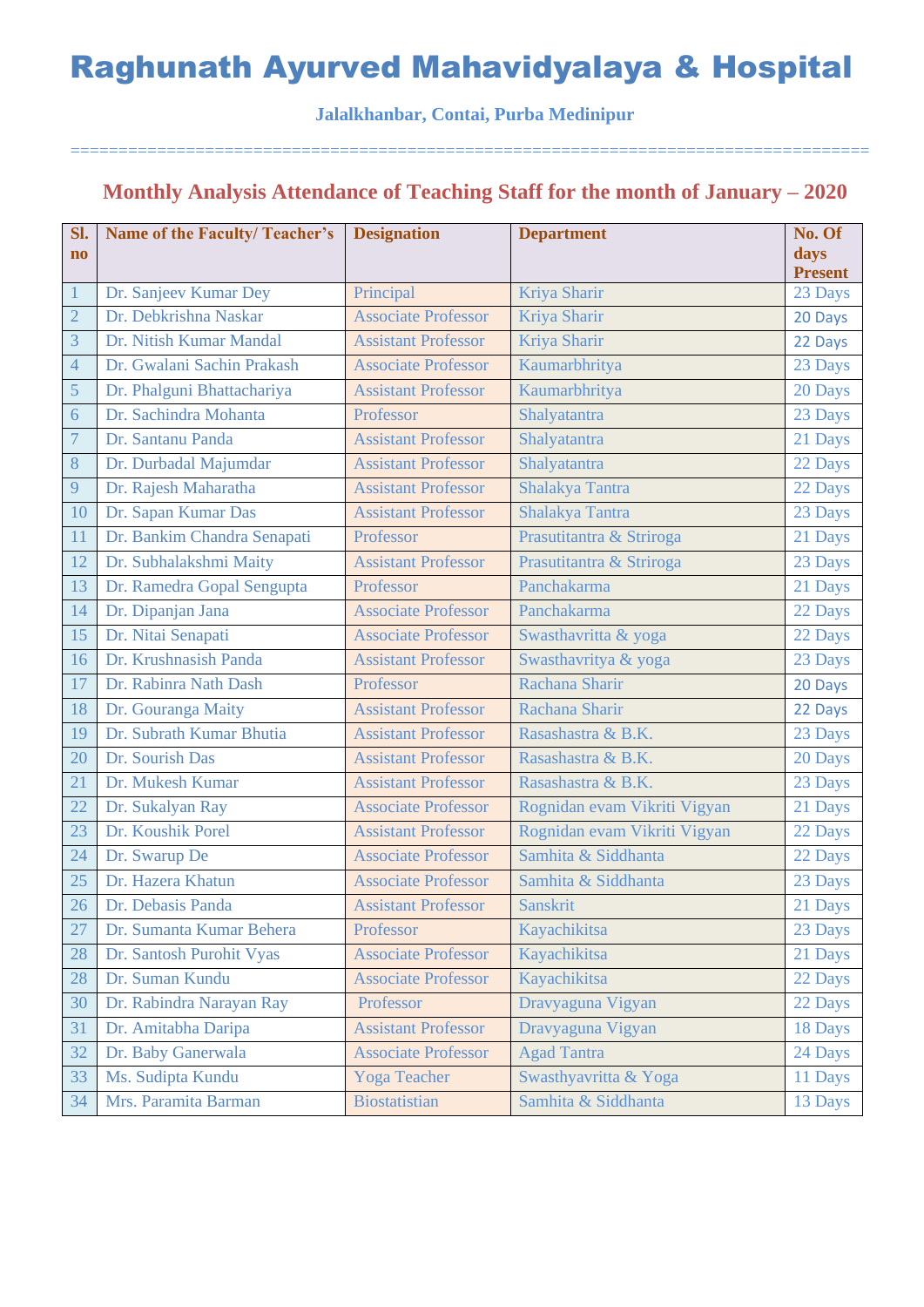### **Jalalkhanbar, Contai, Purba Medinipur**

| Sl.            | <b>Name of the College Staff</b> | <b>Designation</b>                           | <b>Department</b>    | No. Of         |
|----------------|----------------------------------|----------------------------------------------|----------------------|----------------|
| $\mathbf{n}$   |                                  |                                              |                      | days           |
|                |                                  |                                              |                      | <b>Present</b> |
|                | Mr. Swasti Sundar Jana           | Librarian                                    | <b>College Staff</b> | 23 Days        |
| $\overline{2}$ | Mr. Bijan Jana                   | <b>Assistant Librarian</b>                   | <b>College Staff</b> | 24 Days        |
| $\overline{3}$ | Ms. Shrabana Bera                | <b>Library Attendant</b>                     | <b>College Staff</b> | 19 Days        |
| $\overline{4}$ | Mr. Chandan Kumar Maiti          | Staff for Admin. & Acct. Services            | <b>College Staff</b> | 24 Days        |
| 5              | Mr. Krishna Rana                 | Staff for Admin. & Acct. Services            | <b>College Staff</b> | 24 Days        |
| $\overline{6}$ | Mr. Shankar Prasad Barman        | Staff for Admin. & Acct. Services            | <b>College Staff</b> | 23 Days        |
| $\overline{7}$ | Ms. Sritama Sinha                | <b>Staff for Admin. &amp; Acct. Services</b> | <b>College Staff</b> | 23 Days        |
| 8              | Mr. Sumit Bera                   | Staff for Admin. & Acct. Services            | <b>College Staff</b> | 22 Days        |
| 9              | Mr. Pulak Pradhan                | <b>Laboratory Technician</b>                 | <b>College Staff</b> | 24 Days        |
| 10             | Mr. Raju Panigrahi               | <b>Laboratory Technician</b>                 | <b>College Staff</b> | 23 Days        |
| 11             | Mr. Sandip Giri                  | <b>Laboratory Technician</b>                 | <b>College Staff</b> | 24 Days        |
| 12             | Mr. Dilip Manna                  | <b>Laboratory Technician</b>                 | <b>College Staff</b> | 20 Days        |
| 13             | Mr. Pijush Kanti Shee            | <b>Laboratory Technician</b>                 | <b>College Staff</b> | 20 Days        |
| 14             | Mr. Debbrata Dinda               | <b>Laboratory Assistant</b>                  | <b>College Staff</b> | 18 Days        |
| 15             | Mrs. Suparna Pradhan             | <b>Laboratory Assistant</b>                  | <b>College Staff</b> | 18 Days        |
| 16             | Mr. Amitava Das                  | <b>Laboratory Assistant</b>                  | <b>College Staff</b> | 19 Days        |
| 17             | Mr. Bikash Das                   | <b>Laboratory Assistant</b>                  | <b>College Staff</b> | 19 Days        |
| 18             | Mr. Sukhendu Maity               | <b>Laboratory Assistant</b>                  | <b>College Staff</b> | 18 Days        |
| 19             | Mr. Joydeb Jana                  | <b>Laboratory Assistant</b>                  | <b>College Staff</b> | 19 Days        |
| 20             | Mr. Sutanu Huzzat                | <b>Museum Keeper</b>                         | <b>College Staff</b> | 24 Days        |
| 21             | Mr. Swapan Bhunia                | <b>Museum Keeper</b>                         | <b>College Staff</b> | 24 Days        |
| 22             | Mr. Dipankar Sasmal              | <b>Museum Keeper</b>                         | <b>College Staff</b> | 16 Days        |
| 23             | Mr. Gopal Chandra Pramanik       | <b>Museum Keeper</b>                         | <b>College Staff</b> | 18 Days        |
| 24             | Mrs Krishna Pradhan              | <b>Attendant</b>                             | <b>College Staff</b> | 20 Days        |
| 25             | Mr. Soumendu Maity               | <b>Attendant</b>                             | <b>College Staff</b> | 18 Days        |
| 26             | Mr. Debkumar Mishra              | <b>Attendant</b>                             | <b>College Staff</b> | 16 Days        |
| 27             | Mrs. Tanaya Das Rana             | <b>Attendant</b>                             | <b>College Staff</b> | 17 Days        |
| 28             | Mr. Sutirtha Das                 | <b>Attendant</b>                             | <b>College Staff</b> | 16 Days        |
| 29             | Mrs. Sutapa Barik Maity          | <b>Attendant</b>                             | <b>College Staff</b> | 19 Days        |
| 30             | Mrs. Siuli Metya                 | <b>Attendant</b>                             | <b>College Staff</b> | 23 Days        |
| 31             | Mr. Manojit Ghosh                | Peon                                         | <b>College Staff</b> | 20 Days        |
| 32             | Mrs. Sikha Bera                  | Peon                                         | <b>College Staff</b> | 15 Days        |
| 33             | Mr Sanjoy Paria                  | Peon                                         | <b>College Staff</b> | 16 Days        |
| 34             | Mr. Tushar Kanti See             | Peon                                         | <b>College Staff</b> | 18 Days        |
| 35             | Mr. Amit Das                     | Peon                                         | <b>College Staff</b> | 16 Days        |
| 36             | Mr. Dibakar Maity                | Lifter                                       | <b>College Staff</b> | 20 Days        |
| 37             | Mr. Swapan Kumar Patra           | Gardener                                     | <b>College Staff</b> | 24 Days        |
| 38             | Mr. Uttam Maity                  | Multipurpose worker                          | <b>College Staff</b> | 22 Days        |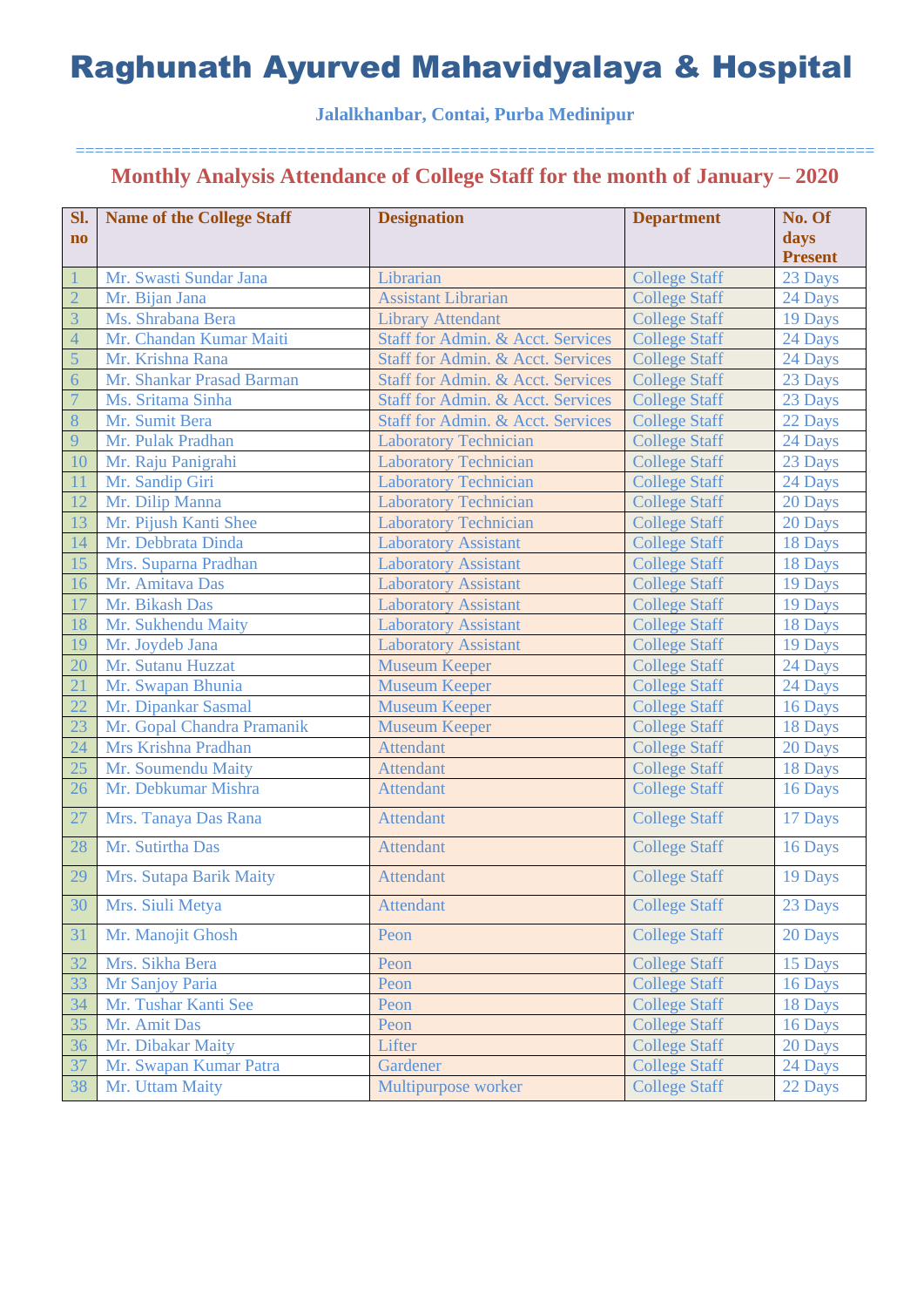### **Jalalkhanbar, Contai, Purba Medinipur**

| Sl.                    | <b>Name of the College Staff</b> | <b>Designation</b>                         | <b>Department</b>     | No. Of         |
|------------------------|----------------------------------|--------------------------------------------|-----------------------|----------------|
| $\mathbf{n}\mathbf{o}$ |                                  |                                            |                       | days           |
|                        |                                  |                                            |                       | <b>Present</b> |
| $\mathbf{1}$           | Prof.(Dr.) Sanjeev Kumar Dey     | <b>Hospital Superintendent</b>             | <b>Hospital Staff</b> | 25 Days        |
| $\overline{2}$         | Dr. Asitananda Das               | <b>Deputy Medical Superintendent</b>       | <b>Hospital Staff</b> | 23 Days        |
| $\overline{3}$         | Mrs. Sulekha Bera                | <b>Matron</b>                              | <b>Hospital Staff</b> | 22 Days        |
| $\overline{4}$         | Mrs. Chinmoye Maity              | <b>Assistant Matron</b>                    | <b>Hospital Staff</b> | 18 Days        |
| 5                      | Mrs. Safali Jana Pradhan         | <b>Assistant Matron</b>                    | <b>Hospital Staff</b> | 19 Days        |
| 6                      | Mrs. Anuradha Manna              | <b>Stuff Nurses</b>                        | <b>Hospital Staff</b> | 19 Days        |
| $\overline{7}$         | Ms. Nilam Khatun                 | <b>Stuff Nurses</b>                        | <b>Hospital Staff</b> | 20 Days        |
| 8                      | Mrs. Snigdha Panigrahi           | <b>Stuff Nurses</b>                        | <b>Hospital Staff</b> | 21 days        |
| 9                      | Mrs. Muslima Khatin              | <b>Stuff Nurses</b>                        | <b>Hospital Staff</b> | 22 Days        |
| 10                     | Mrs. Mallika Jana Patra          | <b>Stuff Nurses</b>                        | <b>Hospital Staff</b> | 22 Days        |
| 11                     | Mrs. Sandipa Jana Huzzat         | <b>Stuff Nurses</b>                        | <b>Hospital Staff</b> | 21 Days        |
| 12                     | Mrs. Krishna Giri Manna          | <b>Stuff Nurses</b>                        | <b>Hospital Staff</b> | 20 Days        |
| 13                     | Mrs. Sandhya Pradhan             | <b>Stuff Nurses</b>                        | <b>Hospital Staff</b> | 22 Days        |
| 14                     | Mrs. Sabita Majhi Pramanik       | <b>Stuff Nurses</b>                        | <b>Hospital Staff</b> | 20 Days        |
| 15                     | Mrs. Dipannita Mandal Jana       | <b>Stuff Nurses</b>                        | <b>Hospital Staff</b> | 21 Days        |
| 16                     | Mrs. Sarmitha Jana Das           | <b>Stuff Nurses</b>                        | <b>Hospital Staff</b> | 19 Days        |
| 17                     | Mrs. Sadhana Maity               | <b>Stuff Nurses</b>                        | <b>Hospital Staff</b> | 20 Days        |
| 18                     | Mrs. Kanan Deb                   | <b>Stuff Nurses</b>                        | <b>Hospital Staff</b> | 18 Days        |
| 19                     | Mr. Joydeb Manik                 | Ward Boy / Aya                             | <b>Hospital Staff</b> | 23 Days        |
| 20                     | Mr. Arup Payra                   | Ward Boy / Aya                             | <b>Hospital Staff</b> | 21 Days        |
| 21                     | Mr. Somnath Meikap               | Ward Boy / Aya                             | <b>Hospital Staff</b> | 19 Days        |
| 22                     | Mrs. Radha Rani Maity Panja      | Ward Boy / Aya                             | <b>Hospital Staff</b> | 19 Days        |
| 23                     | Mrs. Saptami Bera Pradhan        | Ward Boy / Aya                             | <b>Hospital Staff</b> | 22 Days        |
| 24                     | Mr. Pijush Pradhan               | Worker                                     | <b>Hospital Staff</b> |                |
| 25                     | Mr. Bapi Das                     | Ward Boy / Aya (Others)                    | <b>Hospital Staff</b> | 19 Days        |
| 26                     | Ms. Namita Rani Das              | Ward Boy / Aya (Others)                    | <b>Hospital Staff</b> | 19 Days        |
| 27                     | Mrs. Sila Guchhait Jana          | Ward Boy / Aya                             | <b>Hospital Staff</b> | 18 Days        |
| 28                     | Mr. Chandan Das                  | Pharmacist                                 | <b>Hospital Staff</b> | 24 Days        |
| 29                     | Mr. Kazi M M Mohiuddin Ahamed    | Pharmacist                                 | <b>Hospital Staff</b> | 20 Days        |
| 30                     | Mrs. Madhuriya Naskar            | Pharmacist                                 |                       |                |
| 31                     |                                  |                                            | <b>Hospital Staff</b> | 18 Days        |
|                        | Mr. Soumitra Das Mahapatra       | Pharmacist                                 | <b>Hospital Staff</b> | 18 Days        |
| 32                     | Mrs. Sefali Shit                 | <b>Dresser</b>                             | <b>Hospital Staff</b> | 21 Days        |
| 33                     | Mr. Tapan Das                    | <b>Dresser</b>                             | <b>Hospital Staff</b> | 19 Days        |
| 34                     | Mr.Swapan Jana                   | <b>Store Keeper</b>                        | <b>Hospital Staff</b> | 24 Days        |
| 35                     | Mr. Debansu Ghorai               | Office Staff (for Registration,<br>Record) | <b>Hospital Staff</b> | 24 Days        |
| 36                     | Mr. Arun Jana                    | Office Staff (for Registration,<br>Record) | <b>Hospital Staff</b> | 23 Days        |
| 37                     | Mr. Suman Maity                  | Office Staff (for Registration,<br>Record) | <b>Hospital Staff</b> | 21 Days        |
| 38                     | Mrs. Ruma Dolai                  | Office Staff (for Registration,<br>Record) | <b>Hospital Staff</b> | 20 Days        |
| 39                     | Mr. Somnath Sasmal               | <b>Dark Room Attainder</b>                 | <b>Hospital Staff</b> | 18 Days        |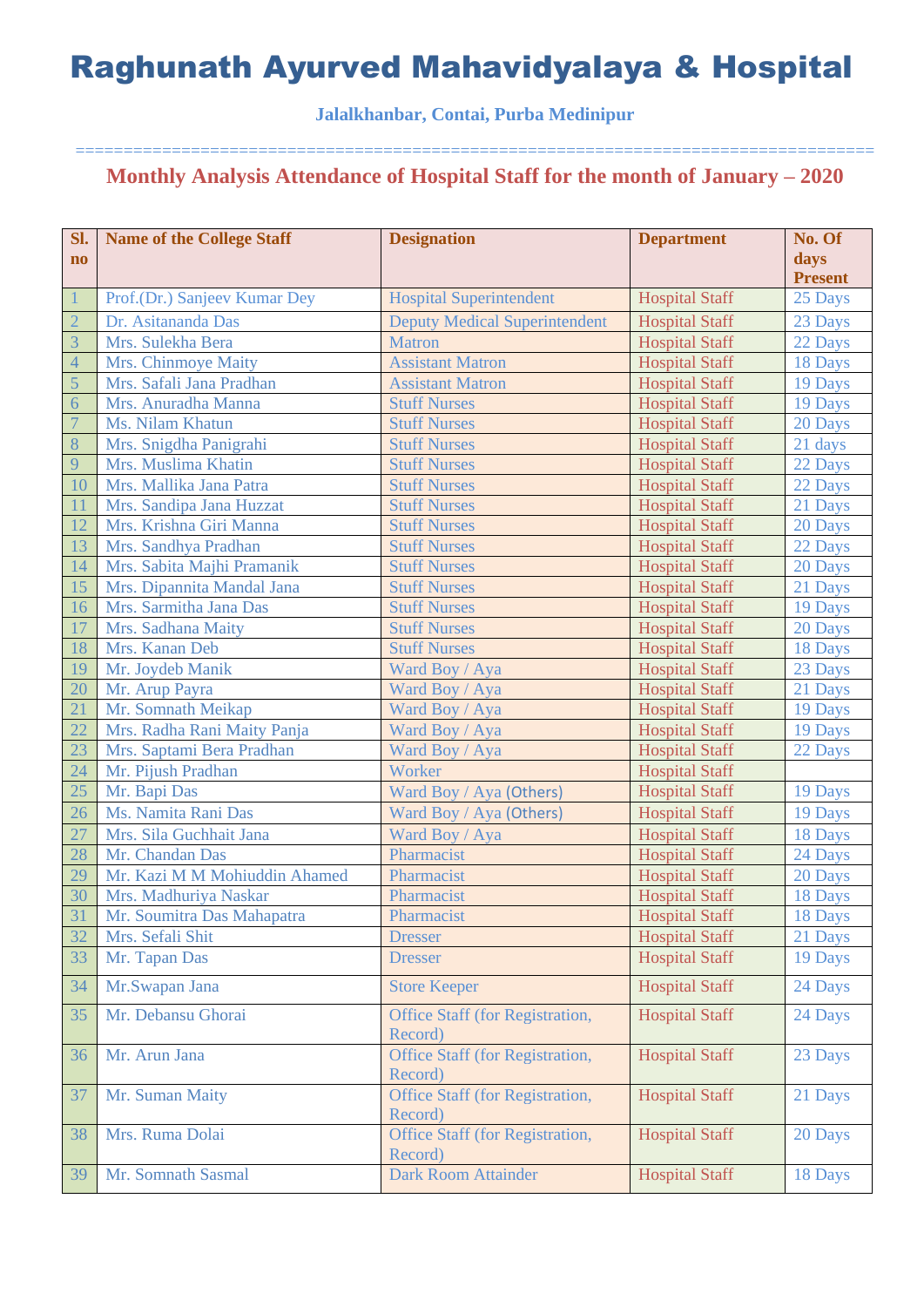### **Jalalkhanbar, Contai, Purba Medinipur**

| Sl.<br>$\mathbf{n}\mathbf{o}$ | <b>Name of the College Staff</b> | <b>Designation</b>                                           | <b>Department</b>     | No. Of<br>days |
|-------------------------------|----------------------------------|--------------------------------------------------------------|-----------------------|----------------|
|                               |                                  |                                                              |                       | <b>Present</b> |
| 40                            | Mr. Satyabrata Nanda             | <b>Staff for Pancakarma Therapy</b>                          | <b>Hospital Staff</b> | 24 Days        |
|                               |                                  | Section for OPD & IPD                                        |                       |                |
| 41                            | Mr. Prabir Kumar Jana            | <b>Staff for Pancakarma Therapy</b>                          | <b>Hospital Staff</b> | 21 Days        |
|                               |                                  | Section for OPD & IPD                                        |                       |                |
| 42                            | Mrs. Durga Rana Jana             | <b>Staff for Pancakarma Therapy</b><br>Section for OPD & IPD | <b>Hospital Staff</b> | 18 Days        |
| 43                            | Mrs. Madhusri Maity Shee         | <b>Staff for Pancakarma Therapy</b>                          | <b>Hospital Staff</b> | 19 Days        |
|                               |                                  | Section for OPD & IPD                                        |                       |                |
| 44                            | Mr. Nityananda Maity             | <b>OT</b> Attainder                                          | <b>Hospital Staff</b> | 18 Days        |
| 45                            | Mr. Koushik Jana                 | <b>OT</b> Attainder                                          | <b>Hospital Staff</b> | 23 Days        |
| 46                            | Dr. Jaykrishan Barman            | <b>Emergency Medical Officer</b>                             | <b>Hospital Staff</b> | 19 Days        |
| 47                            | Dr. Birendra Nath Bera           | <b>Emergency Medical Officer</b>                             | <b>Hospital Staff</b> | 18 Days        |
| 48                            | Dr. Pratap Chandra Ghorai        | <b>RMO &amp; RSMO</b>                                        | <b>Hospital Staff</b> | 22 Days        |
| 49                            | Dr. Amrit Kumar Nanda            | <b>RMO &amp; RSMO</b>                                        | <b>Hospital Staff</b> | 20 Days        |
| 50                            | Dr. Mukul Kumar Pahari           | <b>RMO &amp; RSMO</b>                                        | <b>Hospital Staff</b> | 20 Days        |
| 51                            | Dr. Bibhuti Ranjan Ojha          | <b>RMO &amp; RSMO</b>                                        | <b>Hospital Staff</b> | 18 Days        |
| 52                            | Dr. Srihari Jana                 | <b>RMO &amp; RSMO</b>                                        | <b>Hospital Staff</b> | 17 Days        |
| 53                            | Dr. Bidyut Chowdhury             | <b>RMO &amp; RSMO</b>                                        | <b>Hospital Staff</b> | 18 Days        |
| 54                            | Dr. Utpal Kanti Bannerjee        | <b>RMO &amp; RSMO</b>                                        | <b>Hospital Staff</b> | 21 Days        |
| 55                            | Dr. Sidhar Ranjan Das            | <b>RMO &amp; RSMO</b>                                        | <b>Hospital Staff</b> | 18Days         |
| 56                            | Dr. Dulal Kumar Mahapatra        | <b>RMO &amp; RSMO</b>                                        | <b>Hospital Staff</b> | 18 Days        |
| 57                            | Dr. Kajal Burman                 | <b>RMO &amp; RSMO</b>                                        | <b>Hospital Staff</b> | 19 Days        |
| 58                            | Dr. Jagajyoti Burman             | <b>RMO &amp; RSMO</b>                                        | <b>Hospital Staff</b> | 21 Days        |
| 59                            | Dr. Sanjeev Kumar Dey            | <b>Consultants (Teachers Of Clinical</b>                     | <b>Hospital Staff</b> | 25 Days        |
|                               |                                  | Departments including Swasthavritta                          |                       |                |
|                               |                                  | & Yoga Department)                                           |                       |                |
| 60                            | Dr. Subhalakshi Maity            | Prosuti evum Stri Roga Specialist                            | <b>Hospital Staff</b> | 22 Days        |
|                               |                                  | (Teachers of Prosuti evum Stri Roga                          |                       |                |
|                               |                                  | Depertment)                                                  |                       |                |
| 61                            | Dr. Debashri Maiti               | <b>Consultants (Teachers Of Clinical</b>                     | <b>Hospital Staff</b> | 22 Days        |
|                               |                                  | Departments including Swasthavritta                          |                       |                |
|                               |                                  | & Yoga Department)                                           |                       |                |
| 62                            | Dr. Krushnasish Panda            | <b>Yoga Teacher or Expert (from</b>                          | <b>Hospital Staff</b> | 24 Days        |
|                               |                                  | Swasthavritta & Yoga Department)                             |                       |                |
| 63                            | Dr. Sumanta Kumar Behera         | <b>Consultants (Teachers Of Clinical</b>                     |                       |                |
|                               |                                  | Departments including Swasthavritta                          |                       |                |
|                               |                                  | & Yoga Department)                                           |                       |                |
| 64                            | Dr. Dilip Kumar Das              | <b>Consultants (Teachers Of Clinical</b>                     | <b>Hospital Staff</b> | 21 Days        |
|                               |                                  | Departments including Swasthavritta                          |                       |                |
|                               |                                  | & Yoga Department)                                           |                       |                |
| 65                            | Dr. Bankim Chandra Senapati      | <b>Consultants (Teachers Of Clinical</b>                     |                       |                |
|                               |                                  | Departments including Swasthavritta                          |                       |                |
|                               |                                  | & Yoga Department)                                           |                       |                |
| 66                            | Dr. Sapan Kumar Das              | <b>Consultants (Teachers Of Clinical</b>                     | <b>Hospital Staff</b> | 21 Days        |
|                               |                                  | Departments including Swasthavritta                          |                       |                |
|                               |                                  | & Yoga Department)                                           |                       |                |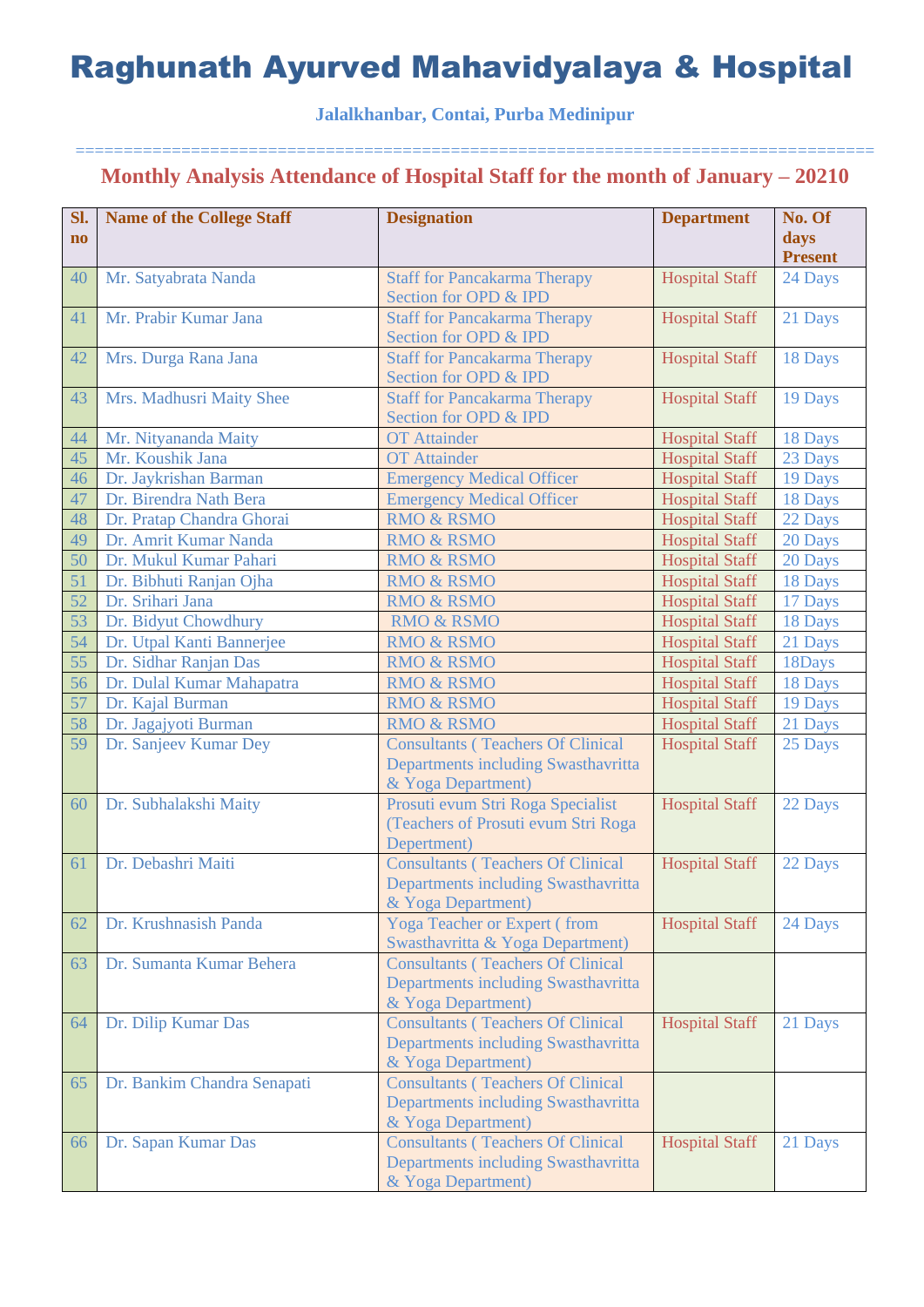**Jalalkhanbar, Contai, Purba Medinipur**

| SI.<br>$\mathbf{n}\mathbf{o}$ | <b>Name of the College Staff</b> | <b>Designation</b>                                                                                    | <b>Department</b>     | No. Of<br>days<br><b>Present</b> |
|-------------------------------|----------------------------------|-------------------------------------------------------------------------------------------------------|-----------------------|----------------------------------|
| 67                            | Dr. Durbadal Majumdar            | Shalya & Ksharsutra Therapy<br>Specialists (Teacher Of Shalya<br>Department)                          | <b>Hospital Staff</b> | 24 Days                          |
| 68                            | Dr. Suman Kundu                  | <b>Consultants (Teachers Of Clinical</b><br>Departments including<br>Swasthavritta & Yoga Department) | <b>Hospital Staff</b> | 23 Days                          |
| 69                            | Dr. Sachindra Mohanta            | <b>Consultants (Teachers Of Clinical</b><br>Departments including<br>Swasthavritta & Yoga Department) | <b>Hospital Staff</b> |                                  |
| 70                            | Dr. Nitai Senapati               | <b>Consultants (Teachers Of Clinical</b><br>Departments including<br>Swasthavritta & Yoga Department) | <b>Hospital Staff</b> | 23 Days                          |
| 71                            | Dr. Santanu Panda                | <b>Consultants (Teachers Of Clinical</b><br>Departments including<br>Swasthavritta & Yoga Department) | <b>Hospital Staff</b> | 21 Days                          |
| 72                            | Dr. Dipanjan Jana                | <b>Consultants (Teachers Of Clinical</b><br>Departments including<br>Swasthavritta & Yoga Department) | <b>Hospital Staff</b> | 23 Days                          |
| 73                            | Dr. Bidhan Roy                   | Panchakarma Specialists (Teachers<br>of Panchakarma Teaching<br>Department)                           | <b>Hospital Staff</b> | 21 Days                          |
| 74                            | Dr. Sayantika Bandyopadhyay      | <b>Consultants (Teachers Of Clinical</b><br>Departments including<br>Swasthavritta & Yoga Department) | <b>Hospital Staff</b> | 16 Days                          |
| 75                            | Dr. Phalguni Bhattacharya        | <b>Consultants (Teachers Of Clinical</b><br>Departments including<br>Swasthavritta & Yoga Department) | <b>Hospital Staff</b> | 22 Days                          |
| 76                            | Mr. Kafirul Sk                   | X-ray Technician or Radiographer                                                                      | <b>Hospital Staff</b> | 24 Days                          |
| 77                            | Dr. Rishi Das                    | Physiotherapist (Part – Time)                                                                         | <b>Hospital Staff</b> | 10 Days                          |
| 78                            | Dr. Goutam Maity                 | Radiologist (Part – Time)                                                                             | <b>Hospital Staff</b> | 8 Days                           |
| 79                            | Dr. Subhasish Pradhan            | Dentist (Part – Time)                                                                                 | <b>Hospital Staff</b> | 10 Days                          |
| 80                            | Dr. Partha Pratim Das            | Anaesthesiologist (Part – Time)                                                                       | <b>Hospital Staff</b> | 6 Days                           |
| 81                            | Dr. Ardhendu Sekhar Hazra        | Paediatrician (Part – Time)                                                                           | <b>Hospital Staff</b> | 4 Days                           |
| 82                            | Dr. Prakiti Ranjan Roy           | Pathologist (Part – Time)                                                                             | <b>Hospital Staff</b> | 8 Days                           |
| 83                            | Dr. Sattyam Maity                | Ophthalmologist (Part – Time)                                                                         | <b>Hospital Staff</b> | 4 Days                           |
| 84                            | Dr. Promod Pramanik              | Obstetrician & Gynaecologist (Part - Time)                                                            | <b>Hospital Staff</b> | 8 Days                           |
| 85                            | Dr. Sayan Hazra                  | Medicine Specialist (Part – Time)                                                                     | <b>Hospital Staff</b> | 8 Days                           |
| 86                            | Dr. Samir Kumar Dey              | Surgical Specialist (Part – Time)                                                                     | <b>Hospital Staff</b> | 6 Days                           |
| 87                            | Mrs. Jhuma Das                   | Panchakarma Asst                                                                                      | <b>Hospital Staff</b> | 21 Days                          |
| 88                            | Mrs. Rekha Ghosh                 | Midwife                                                                                               | <b>Hospital Staff</b> | 18 Days                          |
| 89                            | Mrs. Sabina Khatun               | Laboratory Technician                                                                                 | <b>Hospital Staff</b> | 24 Days                          |
| 90                            | Mr. Nimai Bar                    | Workers                                                                                               | <b>Hospital Staff</b> | 19 Days                          |
| 91                            | Mr. Kanchan Pradhan              | Workers                                                                                               | <b>Hospital Staff</b> | 23 Days                          |